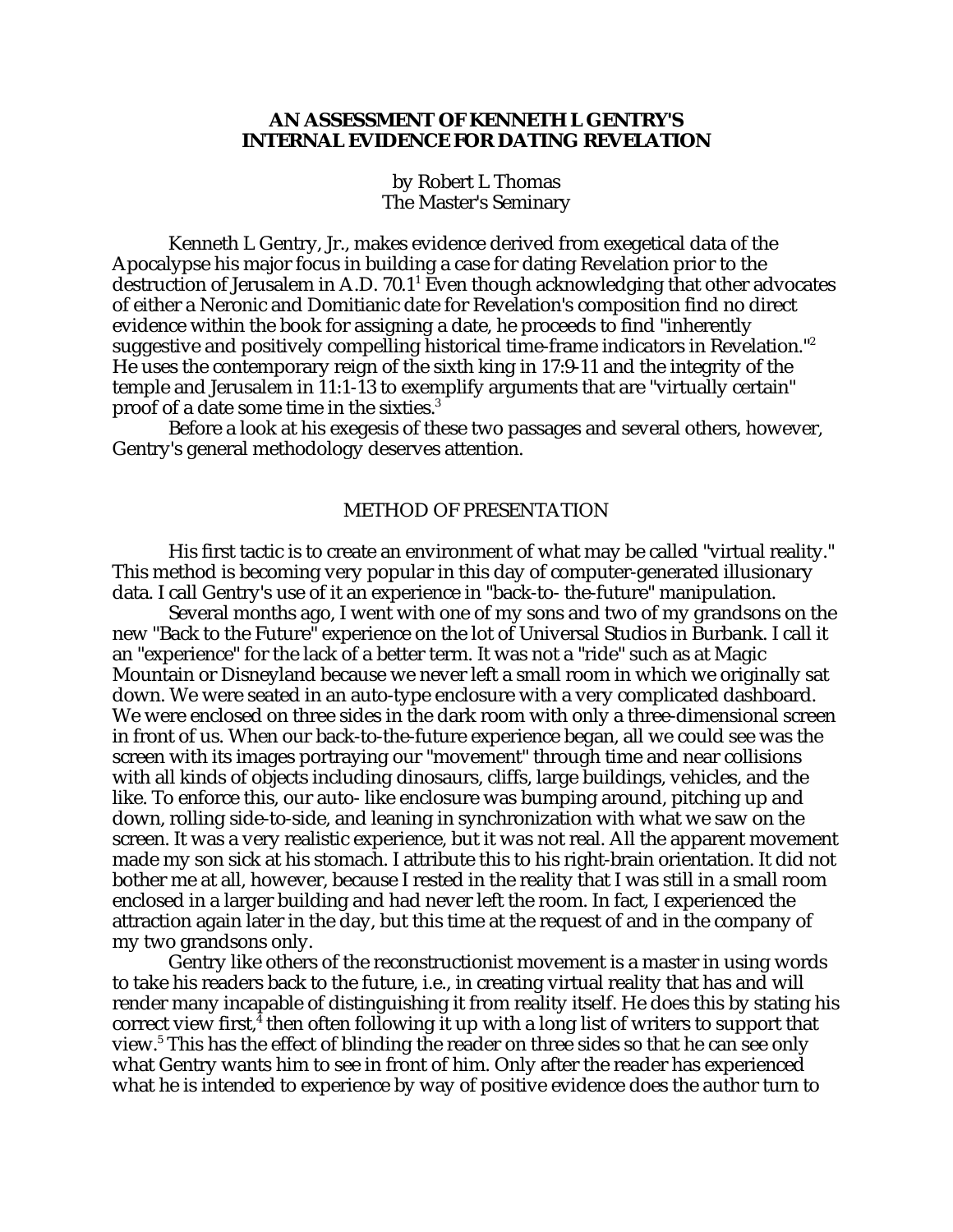evaluate some of the weaknesses of that viewpoint.  $^6$  By this time, the merits of other viewpoints have become lost in the shuffle.

Behind this exegetical methodology lies a preunderstanding that controls the whole process. In about the last thirty years it has become increasingly fashionable among some evangelicals to factor the step of preunderstanding or hermeneutical selfconsciousness into the interpretive process,  $^7$  but to others, such as myself, to do so confuses the picture by making what has traditionally been known as application partially determinative of one's understanding of the historical-grammatical meaning of Scripture. Gentry tries to shield his preunderstanding from view most of the time, but it shows itself once early in the book and then in the book's concluding remarks.<sup>8</sup> After quoting Ryrie's words about the inevitable misery that the future holds for the world, he writes, "If such is the case, why get involved?"<sup>9</sup> He associates cultural defeatism and retreatist pietism with assigning a late date to Revelation and wants to date the book before A.D. 70 so as to have Biblical support for the implementation of long-term Christian cultural progress and domino.<sup>10</sup>

This probably reflects his basic motivation for the early dating of Revelation: a desire for an undiluted rationale support hristia,2cal and political involvement He is looking for an escape from the tension between the cultural mandate given to Christians and a realization if the prophecy of Revelation dictates that the culture will inevitably go downhill despite the best efforts of God's people to reverse the trend. No one can deny that Christians are to be good citizens by doing everything they can to make this world a better place, but the fact remains that evil will eventually prevail until the end of history when Christ returns. This is apparently a paradox with which Gentry cannot live, so his exegetical methodology moves in a direction that finds Revelation's prophecies of a decaying society fulfilled in the era up to and including the fall of Jerusalem in A.D. 70.

## HERMENEUTICAL PATTERN

As Gentry weaves his case for Revelation's early date, the absence of a consistent set of hermeneutical principles is evident. It is most conspicuous in a number of inconsistencies that emerge in different parts of the treatment. He does not interpret the same passage in the same way, from place to place, or within the same discussion differing principles take him in different directions regarding his mode of interpretation.

For instance, he accepts the principle of the symbolic use of numbers, but only for large, rounded numbers such as 1,000, 144,000, and 200,000,000. Smaller numbers, such as seven, are quite literal.<sup>11</sup>

Again he rejects the equation of "kings = kingdoms" in  $17:10$ ,<sup>12</sup> but in a later discussion of the Nero *Redivivus* myth in 17:11 he identifies one of the kings or heads of the beast in 17:10 as the Roman Empire revived under Vespasian.<sup>13</sup> The latter is part of his strained attempt to explain the healing of the beast's death-wound.

When discussing the 144,000, this author is uncertain at one point whether they represent the saved of Jewish lineage or the church as a whole. 14 Yet just ten pages later they are definitely Christians of Jewish extraction, because he needs evidence to tie the fulfillment of Revelation to the land of Judea.<sup>15</sup> This provides another example of his lack of objective hermeneutical principles to guide interpretation.

The forty-two months of 11:2 is the period of the Roman siege of Jerusalem from early Spring 67 till September 70, according to Gentry. <sup>16</sup> A bit earlier he finds John, even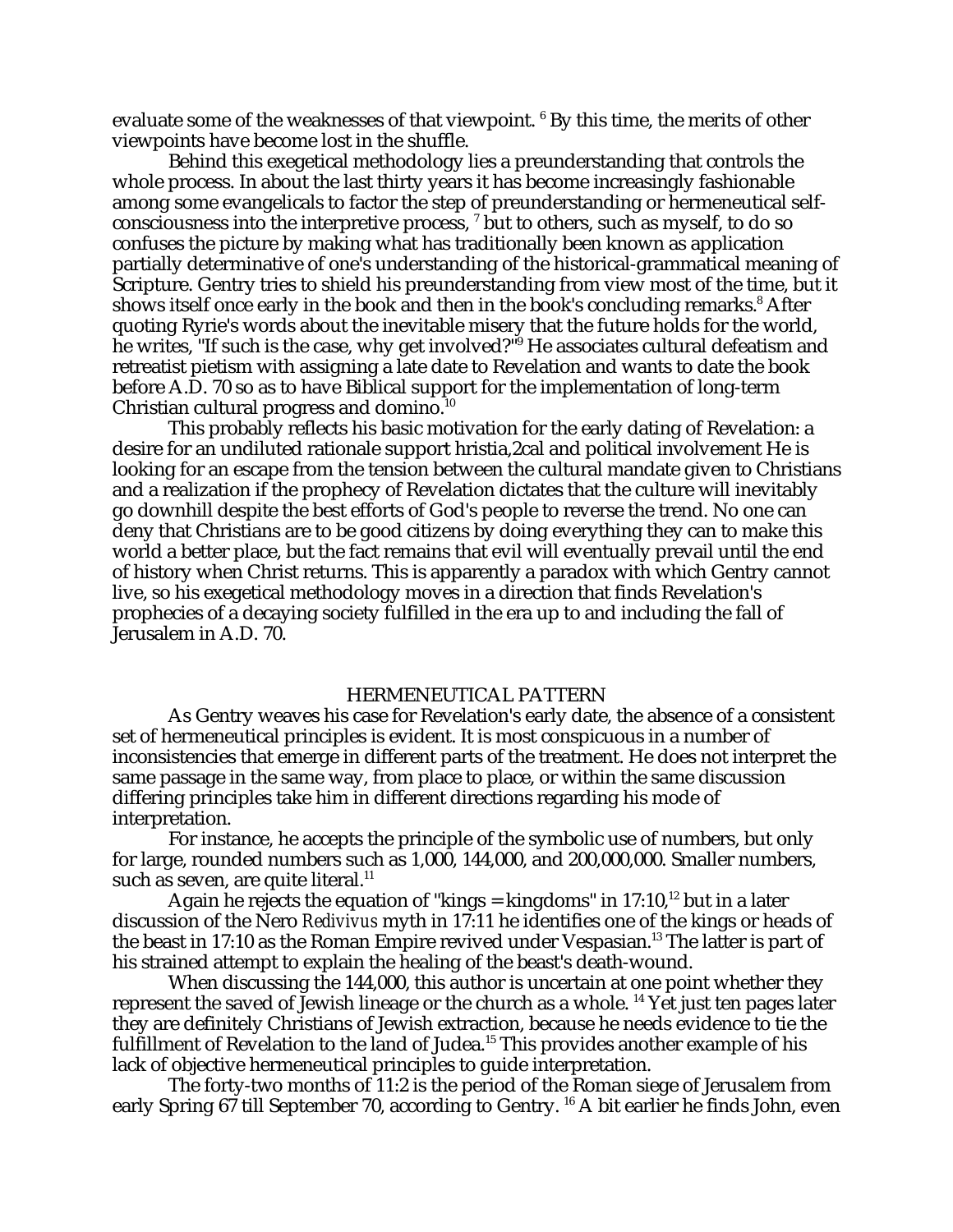while he is writing the book, already enmeshed in the great tribulation (1:9; 2:22), a period of equal length and apparently simultaneous with the Roman siege. 17 In a discussion of 13:5-7, however, he separates the Neronic persecution of Christians which constituted "the great tribulation" (13:5-7) from the Roman siege of Jerusalem in both time and place, dating it from 64 to 68 and locating it in the Roman province of Asia.<sup>18</sup> So which is it? Is John writing during "the great tribulation" of 64-68 or the one of 67-70? Later still, he assigns 65 or early 66 as the date of writing,<sup>19</sup> so John predicted a fortytwo month period of persecution (13:5) that was already partially past when he wrote. This is indeed a puzzling picture.

Another puzzling discussion concerns the raising of the beast from his deathwound. At one point Gentry identifies Galba as the seventh king of 17:10, in strict compliance with the consecutive reigns of Roman emperors. <sup>20</sup>But suddenly he skips Otho and Vitellius to get to Vespasian who is the eighth and shifts from counting kings with his identification of the healing of the beast's death-wound as Rome's survival from its civil war in the late sixties.  $21$ This is enough to dash in pieces any effort to decipher a consistent pattern of hermeneutics, because such is nonexistent.

This is enough to devote to preliminaries and generalities. The attention of the remainder of this essay will focus on individual passages, with special attention to Gentry still, but with a few side glances at other reconstructionists.

## INDIVIDUAL PASSAGES

## The Theme Verse

All, including Gentry and Chilton, $^{22}$  agree that the theme verse of Revelation is Rev. 1:7 "Behold, He comes with clouds, and every eye will see Him, even those who pierced Him, and all the families of the earth will mourn over Him." But these two theonomists do not refer this to the second coming of Christ. Rather they see it as referring to the coming of Christ in judgment upon Israel, so as to make the church the new kingdom.23 To reach this conclusion, they must implement special proposals regarding "those who pierced Him," "the tribes of the earth," and "the land."

"Those who pierced Him." Blame for the piercing of Jesus falls squarely and solely on the shoulders of the Jews, according to Gentry.<sup>24</sup> He cites a number of passages in the gospels, Acts, and Paul to prove this responsibility, but conspicuously omits from his list John 19:31 and Acts 4:27 which involve the Romans and Gentiles in this horrible act.<sup>25</sup> This determines for him that the book's theme is coming of God's wrath against the Jews.<sup>26</sup>

By limiting the blame for Christ's crucifixion to the Jews, Gentry excludes from the scope of the theme verse any reference to the Romans whom he elsewhere acknowledges to be the chief persecutors of Christians.<sup>27</sup> He also includes the Romans elsewhere as objects of this "cloud coming" of Christ, 28and yet does not give the Romans a place in the theme verse of the book.

"The tribes of the earth." Without evaluating any other possibility, Gentry assigns (*phyle*) the meaning "tribe" and makes it refer to the tribes of Israel.<sup>29</sup> This interpretation has merit because that is the meaning of the term in the source passage Zech. 12:10 if. and in a parallel NT passage, John  $19.31$ .<sup>30</sup> The problem with the way Gentry construes it, however, is that if this refers to Israel, it is a mourning of repentance, as in Zechariah, not a mourning of despair as he makes it.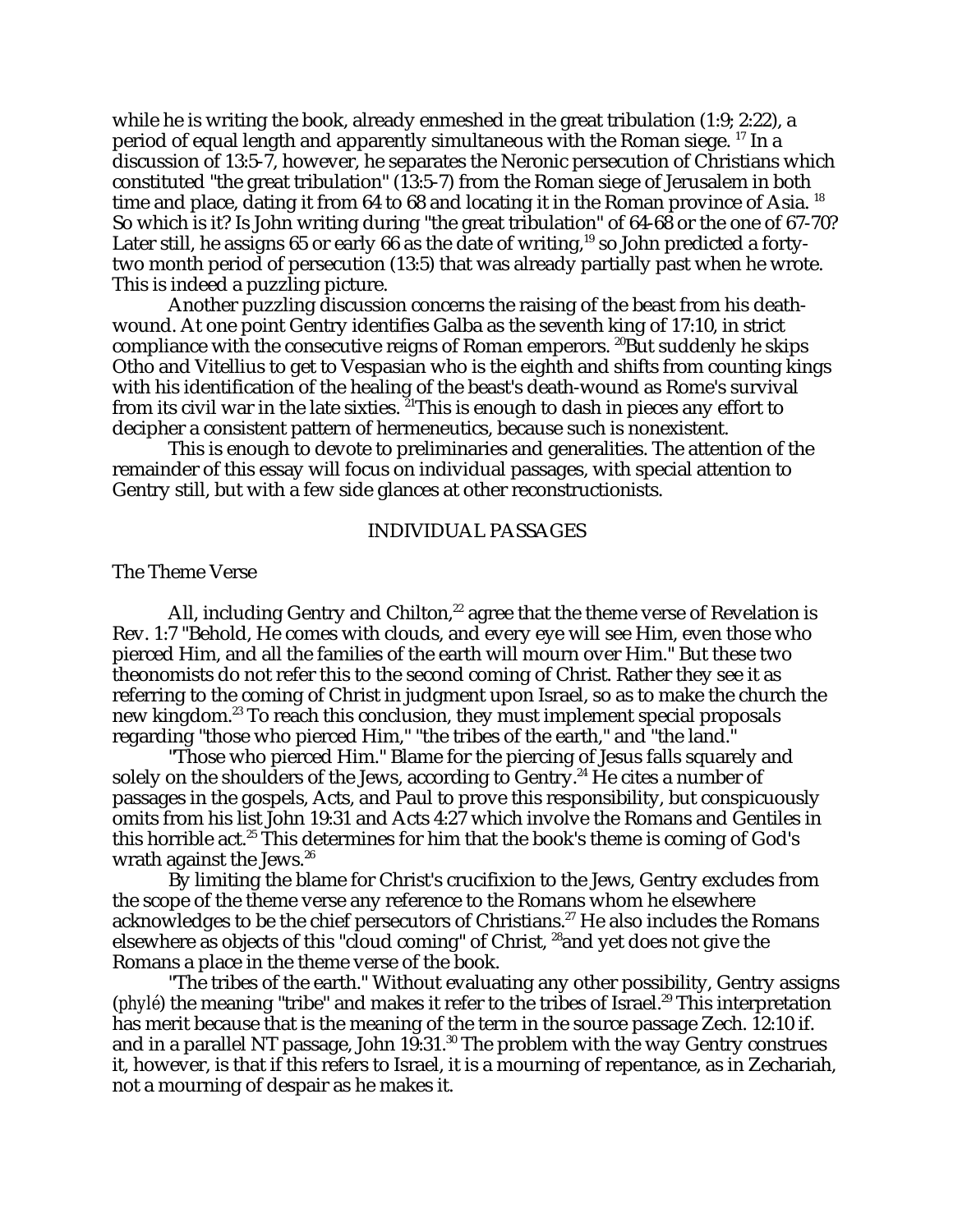For this to be a mourning of despair as the context of Revelation requires (cf. 9:20-21; 16:9, 11, 21), phylê must be taken in the sense of "family" and must refer to peoples of all nations as it does so often in the Apocalypse (cf. 5:9; 7:9; 11:9; 13:7; 14:6).<sup>31</sup> This is the only way to do justice to the worldwide scope of the book as required by such verses as 3:10, which even Gentry admits refers to the whole Roman world. <sup>32</sup>The sense of a mourning of despair throughout the whole earth is the sense Jesus attaches to the words in His use of the Zech. 12:10 if. passage in Matt. 24:30.<sup>33</sup>

"The land." The reconstructionists actually read "the tribes of the earth" to be "the tribes of the land," i.e., the land of Palestine.34 It is true that (*ge*) can carry such a restricted meaning, but support in the context of its usage is necessary for it to mean this. The acknowledged worldwide scope of Revelation already cited rules out this localized meaning of the term in 1:7.

So Gentry strikes out on the three pitches which he himself has chosen in the theme verse of Revelation. He also leaves other unanswered questions regarding this alleged "cloud coming" in the sixties. He identifies the cloud coming against the Jews as the judgment against Judea in  $67-70$ <sup>35</sup> That coming against the church was the persecution by the Romans from 64 to 68.36 The cloud coming for Rome was her internal strife in  $68-69^{37}$ . But nowhere does he tell what the promised deliverance of the church is (e.g., 3:11). It appears to be a question without a clear-cut answer as to how this "cloud coming" could be a promise of imminent deliverance for God's people. All he can see in it is judgment against them and the "privilege" of being clearly distinguished from Judaism forever. He finds covenantal and redemptive import for Christianity in the collapse of the Jewish order,<sup>38</sup> but this falls short of a personal appearance of Christ to take the faithful away from their persecution.

### The Sixth King

As mentioned in the introduction above, one of the two internal indicators that make the early date "virtually certain" is the identity of the sixth king in 17:9 11.<sup>39</sup> Gentry first uses the "seven hills" of 17:9 to indicate that Rome or the Roman Empire is in view.40 Then he concludes that the seven kings of 17:9 (Greek text; 17:10 in English) are seven consecutive Roman emperors, 41beginning with Julius Caesar (49-44 B.C.) and continuing with Augustus (31 B.C-A.D. 14), Tiberius (14-37), Gaius or Caligula (37-41), Claudius (41-54), Nero (54-68), Galba (68-69), Otho (69), Vitelius (69), Vespasian  $(69-79).$ <sup>42</sup> The sixth in this series is Nero, so because 17:10 says "one is," he concludes that John must have written the book during Nero's reign.  $45$ 

Gentry faces four objections to his theory that the sixth king is Nero,<sup>44</sup> but except for the fourth one, to which we will return shortly, bypasses the exegetical crux of the issue. Regarding the seven hills, he assumes without consideration of any contrary evidence that they tie the beast to the city of Rome, but is this a valid assumption? The formula introducing this explanation, "Here is the mind that has wisdom" (17:9a; cf. 13:18a), indicates a need for special theological and symbolic discernment to comprehend it. Gentry's proposal requires only a basic knowledge of geography and numbers, not a special God-given wisdom. <sup>45</sup>Further, it is hard to see any connection between the topography of Rome and seven of its emperors. <sup>46</sup>Vv. 9-10 refer to the scope and nature of the beast's power, not to the physical layout of a city.  $47$  No single historical city, particularly Rome, can meet all the characteristics John speaks of in Revelation 17\_18.48 The added expression, "They are seven kings," seems to require that an identification of the mountains or hills be of a political rather than of a geographical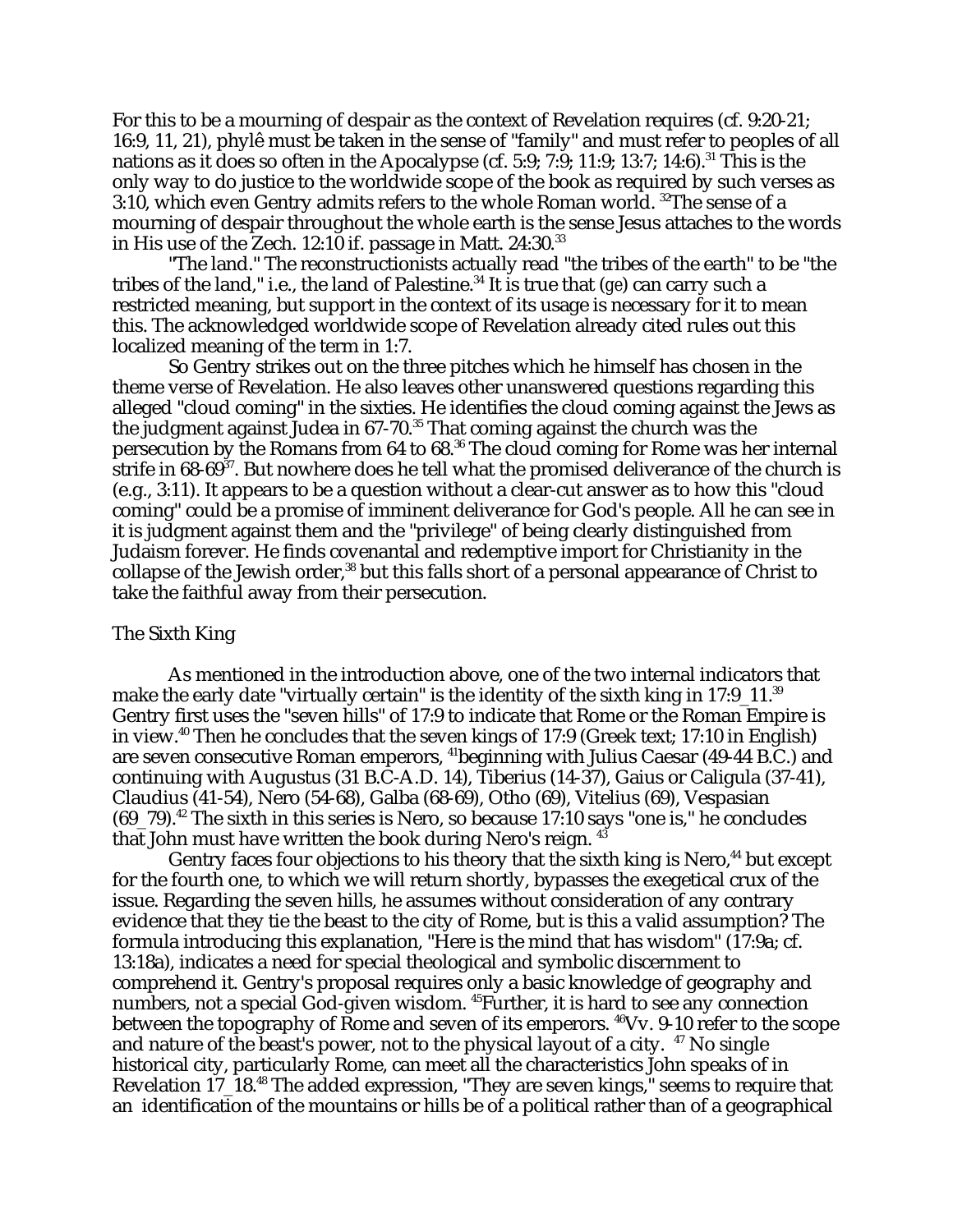nature. Strangest of all, though, is Gentry's unfulfilled obligation to explain what a reference to Rome is doing in the midst of a chapter dealing with Babylon, which he takes to represent Jerusalem. 49 The best he can do is theorize that the harlot's riding on the beast is an alliance between Jerusalem and Rome against Christianity.<sup>50</sup> To support the existence of such an alleged alliance, he cites Matt. 23:37 if.; John 19:16-16 [sic]; Acts 17:7, none of which support his theory. 51Rome's prolonged siege and destruction of Jerusalem hardly gives the impression of any alliance.

The harlot sits upon the seven mountains (17:9), just as she sits upon "many waters" (17:1). Since the "many waters" are a symbol explained in 17:15, analogy would dictate that the seven mountains are also symbolic and not literal hills. <sup>52</sup> The very next clause in 17:9 explains the symbolism of the seven mountains: they are seven kings or kingdoms. As noted above, Gentry as part of his answer to the fourth objection to the Neronian identification rejects the equating of kings with the kingdoms they rule, but later he incorporates such an equation into his explanation of the identity of the eighth head.  $53$ 

Besides the tenuous nature of Gentry's use of the seven hills, his conclusion that Nero is the sixth or "the one [who] is" also faces serious obstacles. The greatest obstacle is his need to begin counting "kings" with Julius Caesar. He tries to defend this by citing several ancient sources, 54 but the fact is that Rome was a Republic, ruled by the First Triumvirate, in the days of Julius Caesar and became a Principate under Augustus and the emperors that followed him.<sup>55</sup> Neither does Gentry attempt to explain the thirteenyear gap between Julius Caesar's death and the beginning of Augustus' reign. They were not consecutive rulers as he makes them out to be. The exclusion of Julius Caesar makes Nero the fifth instead of the sixth "king." Another good reason for not making Nero the sixth is that it eliminates the f1'ftiaking Galba the seventh and seeing the eighth as the revived Roman empire rather than an individual king. This scheme is fraught with hermeneutical difficulties.

Gentry's further use of 666 to prove that the first beast of chap. 13 is Nero, he admits, is only corroborative and cannot stand alone, <sup>56</sup>so the efficient course is to turn now to his second major item of internal evidence to prove an early date of writing.

### The Contemporary Integrity of the Temple

Gentry finds indisputable evidence in Rev. 11:1-2 that the temple was still standing and that the destruction of Jerusalem was still future when John wrote the book. 57He goes to great lengths to prove that it was the Herodian temple of Jesus' day by locating it in Jerusalem, and to show that it was not intended to be a symbolic representation of the church. 58 Yet he gives no attention to the possibility that this may be a future literal temple.

He is quite defensive of his hermeneutical methodology in handling these two verses, a method that involves a mixture of figurative-symbolic and literal-historical.<sup>59</sup> He takes the measuring to be representative of the preservation of the innermost aspects, including the (*naos*), altar, and worshipers, and the casting out (*ekbale*) as indicative the destruction of the external court of the temple complex. The former or inner spiritual idea speaks of the preservation of God's new temple, the church, while the latter or material temple of the old covenant era will come to destruction. In other words, v. 1 is figurative and v. 2 literal. In yet other terms, the (*ton naon tou theou*) and (*to thysiastetion*) are symbolic and (*ten aulên ten exOthen tou naou*) is literal.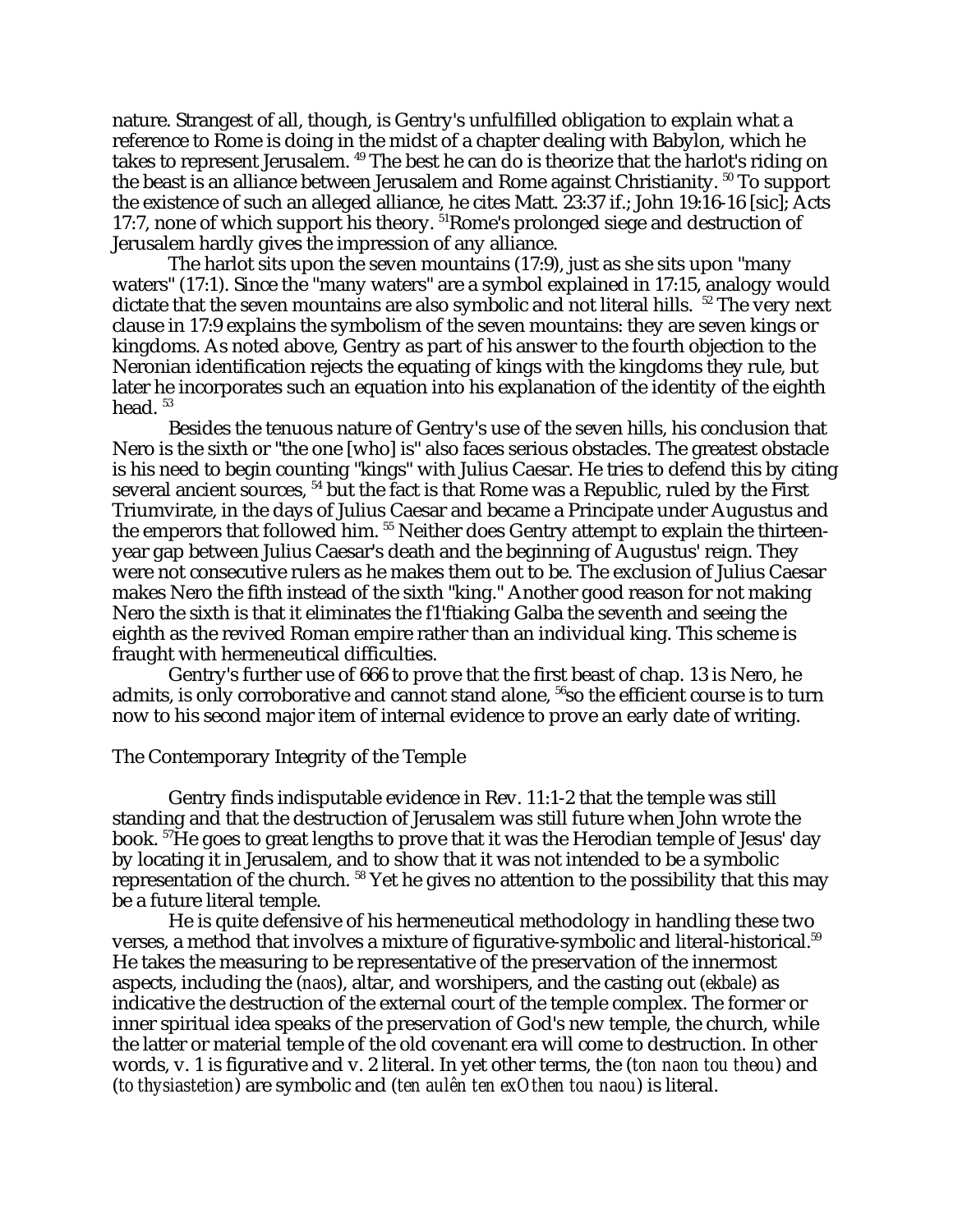Gentry justifies the radical switch in hermeneutical approaches by appealing to Walvoord and Mounce, whom he says combine literal and figurative in this passage also. $60$  He cites Walvoord's silence regarding John's literally climbing the walls of the temple to get his measurements and Mounce's reference to the necessity of a symbolic mixture in interpreting the passage. What Gentry does is drastically different from these two, however. He wants and literal meaning for essentially the same terminology For example, he assigns the term *naos* both a literal and a symbolic meaning in consecutive verses. In fact, refers the temple and the altar to literal structures earlier $^{61}$  and to the spiritual temple of the church a few pages later.<sup>62</sup> This compares to changing the rules in the middle of the game. Anyone can win that way.

His response to objections to his interpretation of 11:1-2 includes an assigning of a pre-70 date to Clement of Rome's epistle to the Corinthians, though its usual dating is in the 90's. He does this because Clement speaks as though the temple were still standing. Then Gentry has a lengthy discussion of the silence of the rest of the NT regarding the destruction of Jerusalem, <sup>63</sup> during which he apparently accepts dates prior to 70 for all four gospels, including the Gospel of John, and the rest of the NT canon.64 This theory creates further problems for his case, which he does not deal with and so we will not either.

Gentry does not venture an explanation of how John, isolated on the Island of Patmos so many miles from Jerusalem, can visit the literal city to carry out his symbolical task of measuring the temple. He seems oblivious to John's being in a prophetic trance (4:2) to receive this and other revelations in this visional portion of the book. His task in 11:1-2 is the first of his assigned duties to perform following his recommissioning at the end of chap. 10 (10:11). So he is not to transport himself physically across the Mediterranean Sea to Judea, but "in spirit" he is already there.

One cannot quarrel with the conclusion that John's visional responsibility of measuring points in its fulfillment to a literal temple, but it is not the Herodian temple of Jesus' day. It is a future temple to be rebuilt before Christ's second advent (cf. Dan. 9:27; 12:11; Matt. 24:15; 2 Thess. 2:4).'Ti1ideed will bëi1iiial temple without symbolic meaning such as Gentry assigns. His idea that the temple and the altar of v. 1 represent the church leaves no room to identify the worshipers in third verse His approach to symbolism is inconsistent and se-'contradictory. This aspect of the description as well as v. 2 shows that the entire description is on Jewish ground and is not part Jewish and part Christian.<sup>65</sup>

John's measuring of the temple is clearly not for obtaining dimensions but for the sake of acquiring information necessary for his new prophetic task That information comes in the sequel to the command to measure and cast out, in the description of the two witnesses in 11:3-14. $^{66}$  The two witnesses in association with the sanctuary, the altar, and the worshipers enjoy God's favor (11:5-6, 11-12), but their Gentile foes who oppose and kill them eventually experience a devastating earthquake because of God's disfavor (11:13). So the measuring is an object lesson of how entities favored by and opposed to God will fare during the period of Gentile oppression that lies ahead during the period covered by the remainder of John's prophecies.

#### Temporal Expectation of the Author

One other temporal feature that Gentry magnifies is the emphasis of Revelation on the nearness of Christ's coming (Rev. 1:1, 3, 19; 22:6, 7, 12, 20). He faults those who refer this to Christ's second advent, noting that the "shortly" or "soon" that characterizes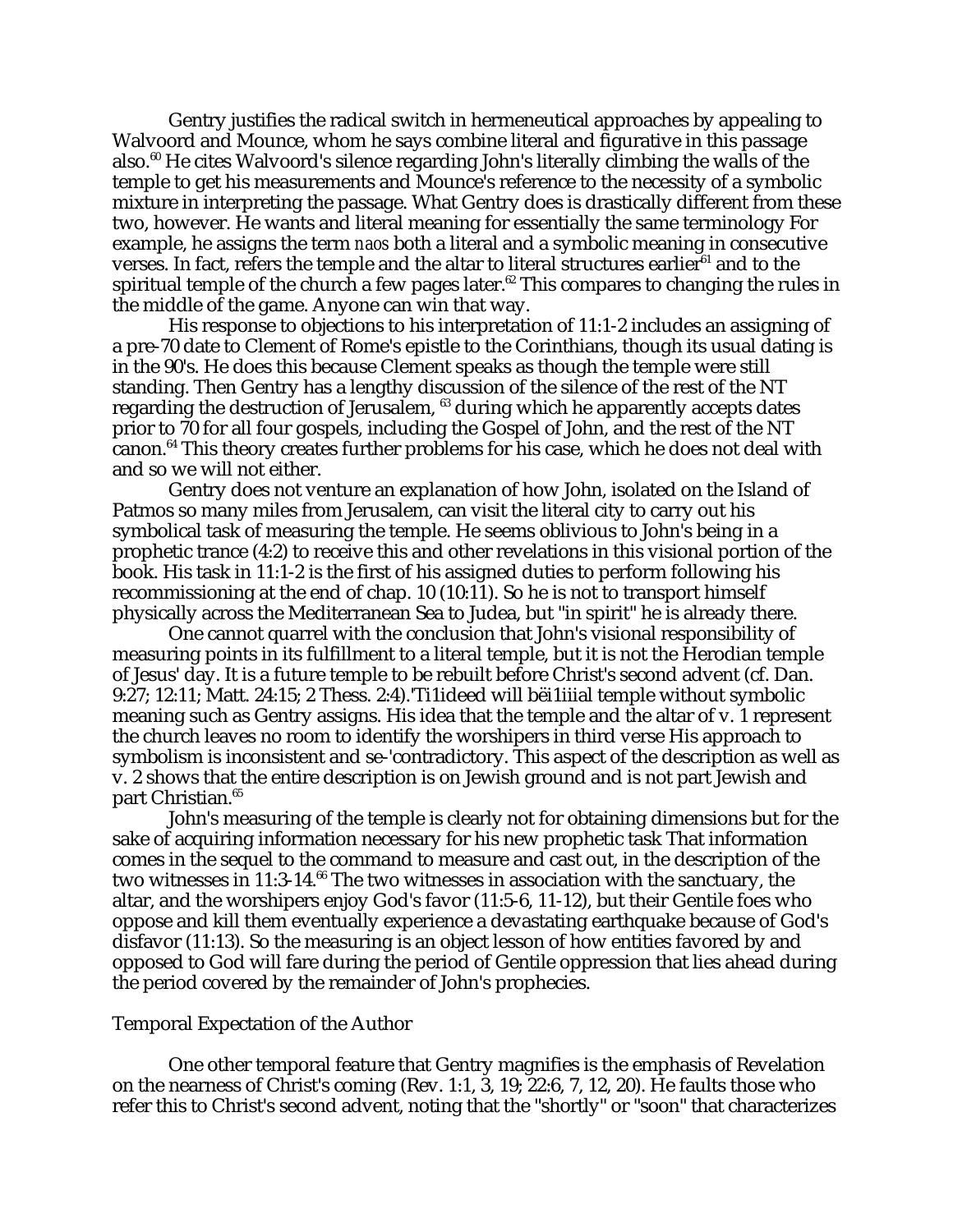the coming is hardly a suitable way to speak of the already 1900-year interval that separates that coming from the writing of Revelation.  $67$  His solution is to refer the book to the imminence of the events to come upon the Jews, the church, and the Roman Empire during the decade of the sixties, culminating in the destruction of Jerusalem in  $A.D. 70.<sup>68</sup>$ 

At least two flaws mar his theory. The first is that his placement of the coming of Christ to the church antedates his chosen date for the writing of the book. The coming of Christ for the church is the Neronic persecution of A.D.  $6468$ ,<sup>69</sup> but John did not write the book until 65 or early  $66.^{70}$  This "coming" was not imminent; it was already in progress.

The other flaw is that of setting time limitations on how long "soon" must be. If the NT makes anything clear, it is that no one knows the day or hour of Christ's coming (e.g., Matt. 24:42, 44; 25:13; Mark 13:32). That coming will be like a thief in the night (Rev. 3:3) so as to catch everyone by surprise, but according to Gentry's scheme, it will be quite predictable. Jesus' teaching about His coming occurring in "this generation" (Matt.  $24:34$ ) is no exception to this rule, <sup>71</sup>because He made that statement in the same context of confessing ignorance as to the time of His own coming.

The teaching of Christ's imminent return is not about setting a time limit on when He will come. It is about teaching an attitude of expectancy that provides motivation for a godly lifestyle. Paul expected Christ's return during his lifetime (1 Cor. 15:51; 1 Thess. 4:15, 17) and this was proper. Yet Paul did not lay down strict guidelines that Christ had to come before he died.

For Gentry, "soon" means already (i.e., Christ's coming for the church), in two years (i.e., Christ's coming for the Jews), and in four years (i.e., Christ's coming for the Roman Empire). This in itself illustrates that "soon" is a relative term with a good bit of elasticity. The Apocalypse computes time either relatively to the divine apprehension as here and in 22:10 or absolutely in itself as long or short  $(8.1; 20.2)$ . God is not limited by the time constraints that are so binding on man (2 Pet. 3:8), so man cannot be impatient in limiting the time span covered by "soon."72

### A GENERAL OVERVIEW OF THE ISSUE

Gentry's book itemizes a number of other supposed supports for the early date, but admits in most cases that

these are only corroborative of his main proofs and have no independent value.<sup>73</sup> Throughout most of the work he gives the impression that he has two criteria of independent value in dating the book, Nero as the sixth king of 17:10 and the existence of the temple and Jerusalem contemporary to the writing of the book. Yet when he arrives near the end he speaks of the "wealth of internal considerations for an early date."74 His wealth of considerations consists of only two, both of which have been shown above to be useless in demonstrating his case.

This discussion of internal criteria for dating the book of Revelation would not be complete without posing some questions that Gentry leaves untouched in his book.

(1) How is it that the "cloud-coming" of A.D. 70 involves no personal coming of Christ (Matt 24:30; 26:64; Rev. 1:7; 2:5, 16, 25; 3:3, 11, 20; 16:15; 22:7, 12, 20), but the "cloud-coming" at the end of history does (Acts 1:11; 1 Thess. 4:13 if.)?<sup>75</sup> In the first place, where did Christ distinguish between two such comings, and in the second place, where did He say that He would personally appear at one and not at the other? The answer to both questions is nowhere. Such a distinguishing between two future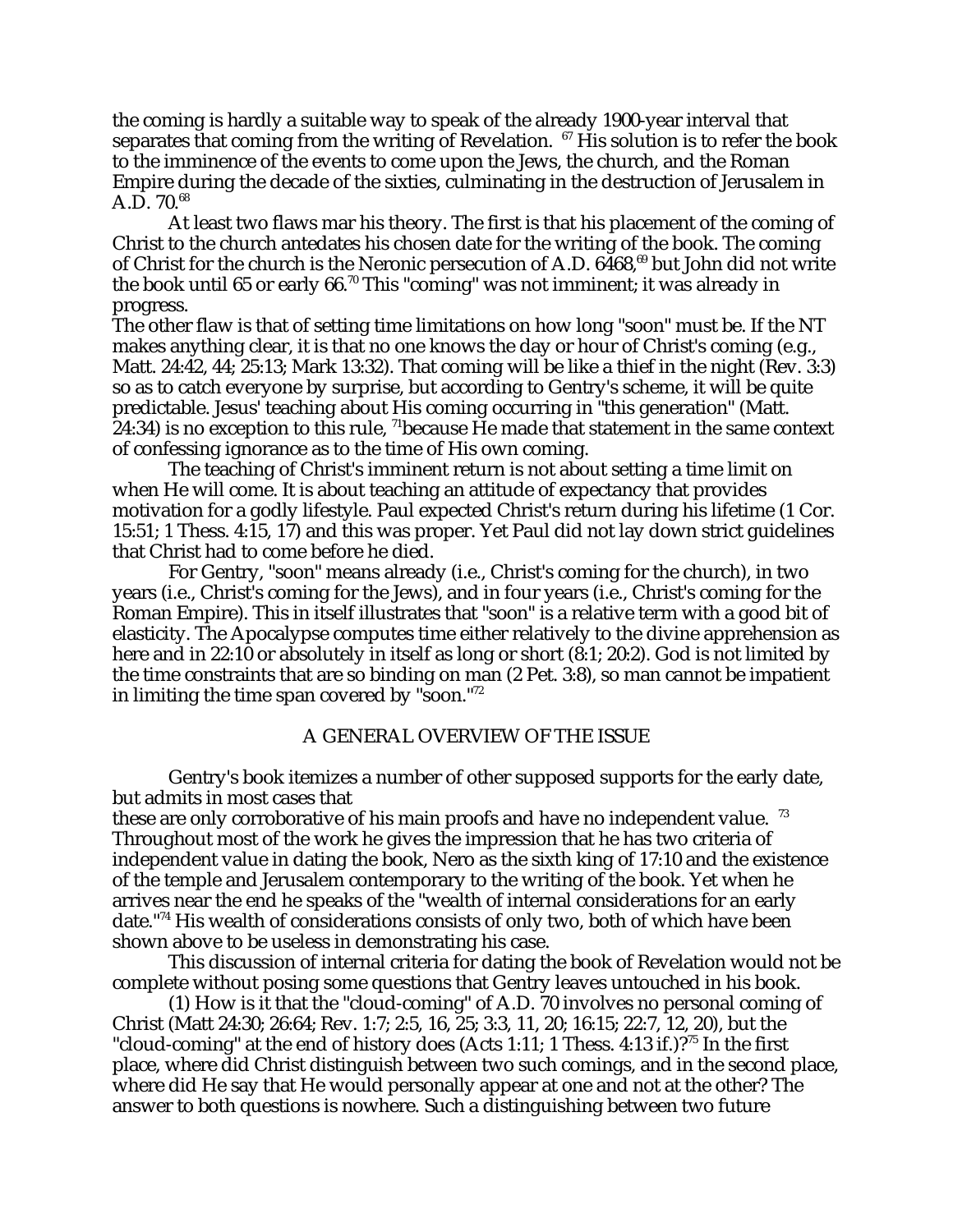comings is the product of a dominion-theological distortion of NT teaching, not of sound exegetical practice.

(2) How could John dwell on the prosperity of the church in Laodicea when the city had been completely destroyed by an earthquake only five years earlier? Gentry responds to this problem by suggesting that Laodicea's wealth was spiritual and not material, by supposing the possibility of a quick rebuilding, and by theorizing that the quake did not impact the sector of the city where the Christians were.  $^{76}$  A careful exegesis of 3:17, however, shows that Christians in the city thought their material prosperity was equivalent to spiritual prosperity, not that they were spiritually rich while materially poor. The possibility of a quick rebuilding is against the facts. The rebuilding effort was still in progress as late as 79 when a gymnasium that was part of the rebuilding effort was completed.  $77$  Also an abrupt numismatic poverty marks this period in all the cities of the Lycus district of which Laodicea was a part. This too illustrates the prolonged effect of the destructive earthquake.<sup>78</sup> As for Gentry's theory that part of the city was spared the devastation that affected the whole district, this is pure speculation that belies available fact

(3) Did the ministry of John overlap that of Paul in the churches of Asia? Gentry's reconstruction of the chronology of the period would require this. If John wrote in 65 or early 66, he must have been in Asia for at least five years prior to that to have unseated Paul as the authoritative apostle for the region and to have gained the respect of Christians throughout the whole province. He had been there long enough to become a problem for Nero too, resulting in his exile to Patmos some time after 64. Paul visited Ephesus at least once after this (A.D. 65), following his release from his first Roman imprisonment (1 Tim. 1:3). Yet after leaving the city, he left Timothy in charge of the church and made no reference to the presence of John the Apostle and his influence on the church. If John had been there and had taken charge, why would Paul return to Asia? The answer is that he would not have, but he did, so John had not yet arrived in Asia.

(4) When did John arrive in Asia? According to the best tradition, John was part of a migration of Palestinian Christians from Palestine to the province of Asia just before the outbreak of the Jewish rebellion in A.D. 66, so he did not arrive there before the late sixties. 79A Neronic dating of the book would hardly have allowed time for him to settle in Asia, replace Paul as the respected leader of the Asian churches, and be exiled to Patmos before Nero's death in 68. Gentry does not respond to this problem, but his dating of the book in 65 or 66 renders its apostolic authorship impossible.

(5) What was the condition of the churches of Asia during the sixties, that portrayed in Paul's epistles to Ephesians (A.D. 61), Colossians (A.D. 61), and Timothy (A.D. 65 and 67) or in John's seven messages of Revelation 2-3? Recognizing true apostles and prophets had become a problem in the latter (e.g., 2:2, 20), but the former epistles give no inkling of this kind of a problem In Paul's epistles to this area, false teaching regardii1erson of Christ was a crucial issue (e.g., Col. 1:13-20)but not so in John's seven messages. A need in Paul's epistles was strong emphasis on Christian family roles (e.g., Eph. 5:22-6:9; Col. 3:18-4:1; 1 Tim. 6:1-2), but John's messages do not touch this subject at all. A prominent danger in John's messages is the Nicolaitan heresy (2:6, 15), but Paul's epistles say nothing about it. Differences of this type are almost limitless, the simple reason being that Paul's four epistles and John's seven messages belong to decades separated by twenty years. Gentry's response to this problem is only superficial,<sup>80</sup> and therefore ineffective.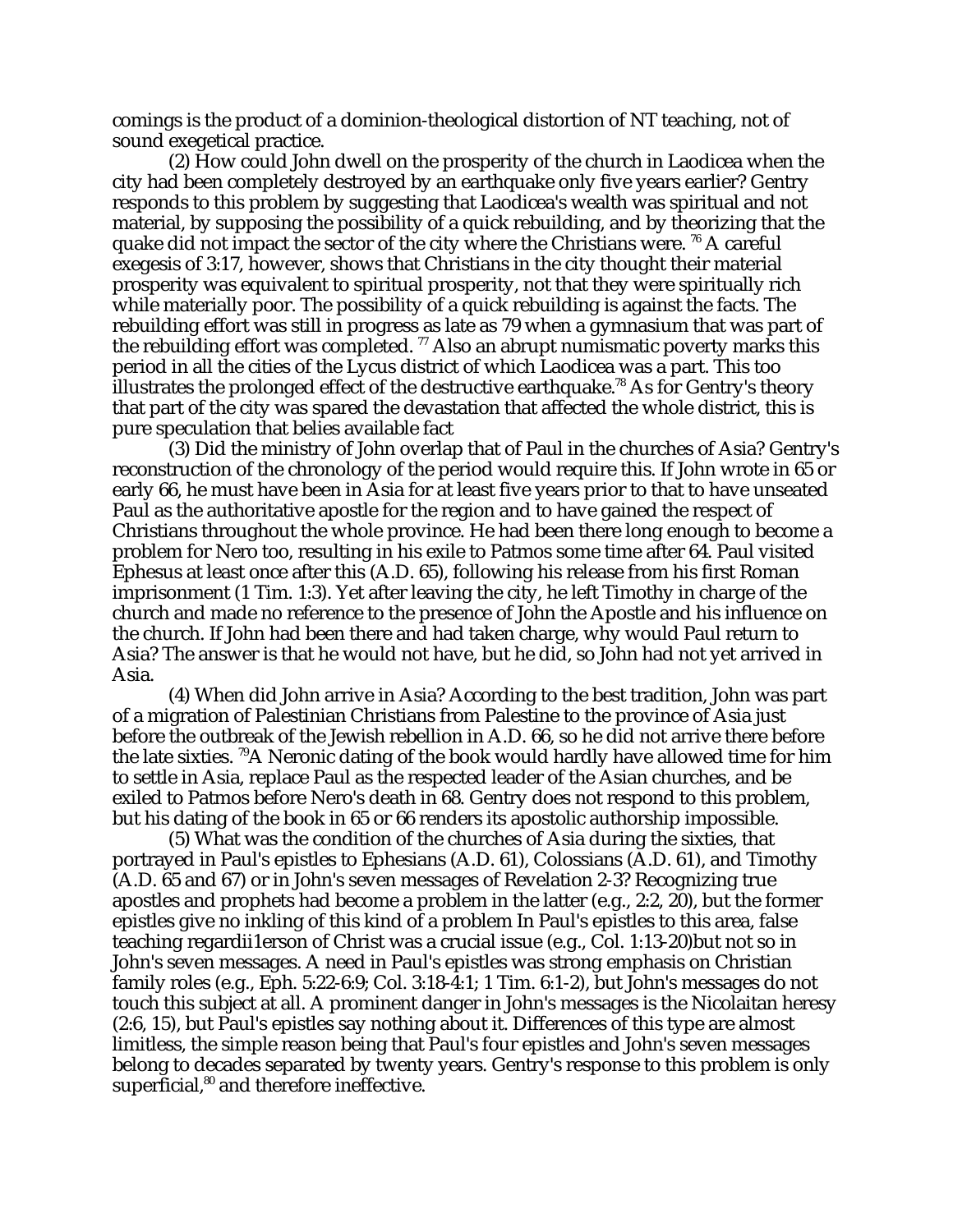It has been impossible to deal with all the peculiar interpretations of dominion theology in the Apocalypse, because the proposed topic was the internal evidence for dating the book. Probably when Gentry completes his forthcoming commentary, *The Divorce of Israel. A Commentary on Revelation*, <sup>81</sup> further works of refutation will have to deal with such issues as Babylon a symbolic title for Jerusalem,<sup>82</sup> why the seven last plagues are not final,<sup>83</sup> why 19:11-16 is not the second coming of Christ to earth  $84$  why the state pictured in 21:9-22:5 is the church age and not the future eternal state, $85$  and the like. This recently revived postmillennial outlook is very aggressive and will continue its efforts to win converts from among both premillennialists and amillennialists.

Meeting its challenge will call for patient exegesis of the separate texts, the kind of exegesis that none of us has time for. Yet it is vital if the truth of the Word of God is to prevail. May this be a call to all of us to a careful handling of the Scriptures in the face of this and many other threats that tend to disfigure the face of Christian doctrine here at the end of the twentieth century. Though our efforts are feeble, may God help us to do a good job of what He has put us here to do.

 $<sup>2</sup>$  Ibid., p. 119.</sup>

3 Ibid., pp. 118-19.

4 E.g., ibid., pp. 153-54.

 ${}^{5}E$ .g., 30-38, 168, 200, 296 n. 50. Many cited in these lists are not cited from primary sources.

6 E.g., pp. 203-12.

 $^7$  E.g., Craig A. Blaising, "Dispensationalism: The Search for Definition," in Dispensationalism, Israel and the Church, ed. by Craig A. Blaising and Darrell L. Bock (Grand Rapids: Zondervan, 1992), p. 30.

8 Gentry, Before Jerusalem Fell, pp. 5 n. 12, 336-37.

<sup>9</sup> Ibid., p. 5 n. 12.

10 Ibid., pp. 336-37.

 $11$  Ibid., pp. 162-163.

12 Ibid., pp. 163-64.

13Ibid., pp. 310-16.

14 Ibid., pp. 223-24.

15Ibid., p. 233.

16 Ibid., pp. 250-53.

- 17 Ibid., p. 234.
- 18 Ibid., pp. 254-55.

19 Ibid., p. 336.

 $\frac{1}{1}$ <sup>1</sup> Kenneth L. Gentry, Jr., *Before Jerusalem Fell: Dating the Book of Revelation* (Tyler, Tex.: Institute for Christian Economics, 1989), pp. 113, 116,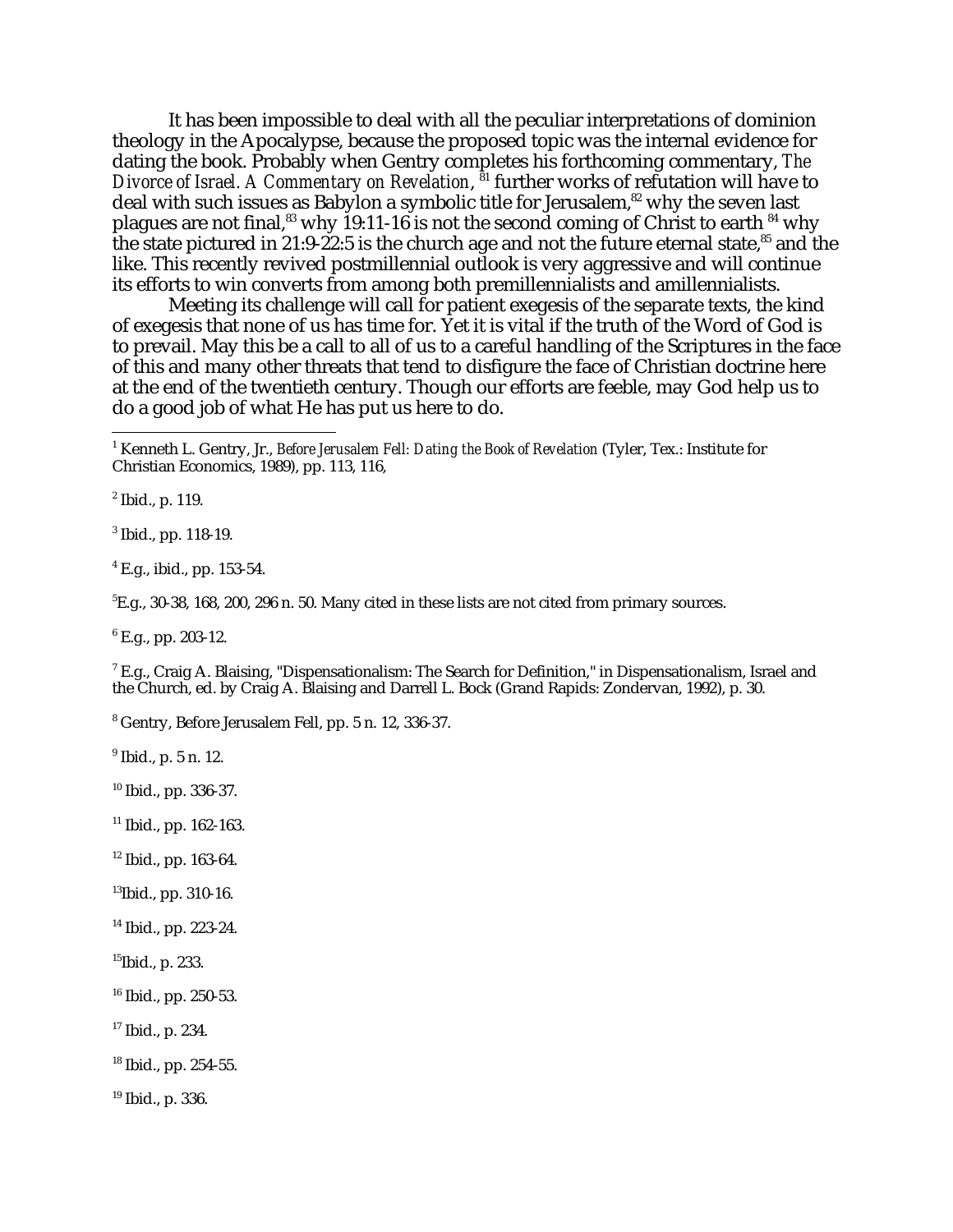20 Ibid., pp. 158, 208.

 $\overline{a}$ 

 $21$  Ibid., pp. 310-16.

<sup>22</sup> Ibid., pp. 121-23; David Chilton, The Days of Vengeance (Fort Worth, Tex: Dominion, 1987), p. 64.

 $23$  Chilton, Days of Vengeance, p. 64; gentry, Before Jerusalem Fell, pp. 131-32.

<sup>24</sup> Gentry, Before Jerusalem Fell, pp. 123-27.

<sup>25</sup> Robert L. Thomas, Revelation 1-7, An Exegetical Commentary (Chicago: Moody, 1992), pp. 77-78. Even Chilton allows a reference to Gentiles here (Days of Vengeance, p. 66).

26 Gentry, Before Jerusalem Fell, p. 127.

 $27$  Ibid., p. 144.

28 Ibid., pp. 143, 144.

29 Ibid., pp. 127-28.

<sup>30</sup> William Lee, The Revelation of St. John," in The Holy Bible, ed. by F. C. Cook (London: John Murray, 1881), 4:502; J. P. M. Sweet, Revelation (Philadelphia: Westminster, Pelican, 1979), p. 67; G. V. Caird, A Commentary on the Revelation of St. John the Divine, HNTC (New York: Harper & Row, 1966), p. 18; James Moffatt, 'The Revelation of St. John the Divine," in The Expositor's Greek Testament, ed. by W. Robertson Nicoll (Grand Rapids: Eerdmans, n.d.), 5:339-40; J. B. Smith, A Revelation of Jesus Christ (Scottdale, Pa.: Herald, 1961), p. 44.

31 Alan F. Johnson, "Revelation,' in EBC, ed. by Frank E. Gaebelein (Grand Rapids: Zondervan, 1981), 12:423.

32 Gent, Before Jerusalem Fell, p. 143 n. 27.

33 For a fuller discussion of this issue, see Thomas, Revelation 1-7, pp. 78-79.

<sup>34</sup> Gentry, Before Jerusalem Fell, pp. 128-29; Chilton, Days of Vengeance, p. 66.

35 Gentry, Before Jerusalem Fell, p. 143.

36 Ibid., p. 144.

37 Ibid., pp. 144-45.

38 Ibid., p. 144.

39 Ibid., p. 146.

- 40 Ibid., pp. 149-51.
- 41 Ibid., pp. 151-52.
- 42 Ibid., pp. 152-59.
- 43 Ibid., p. 158.
- 44 Ibid., pp. 159-64.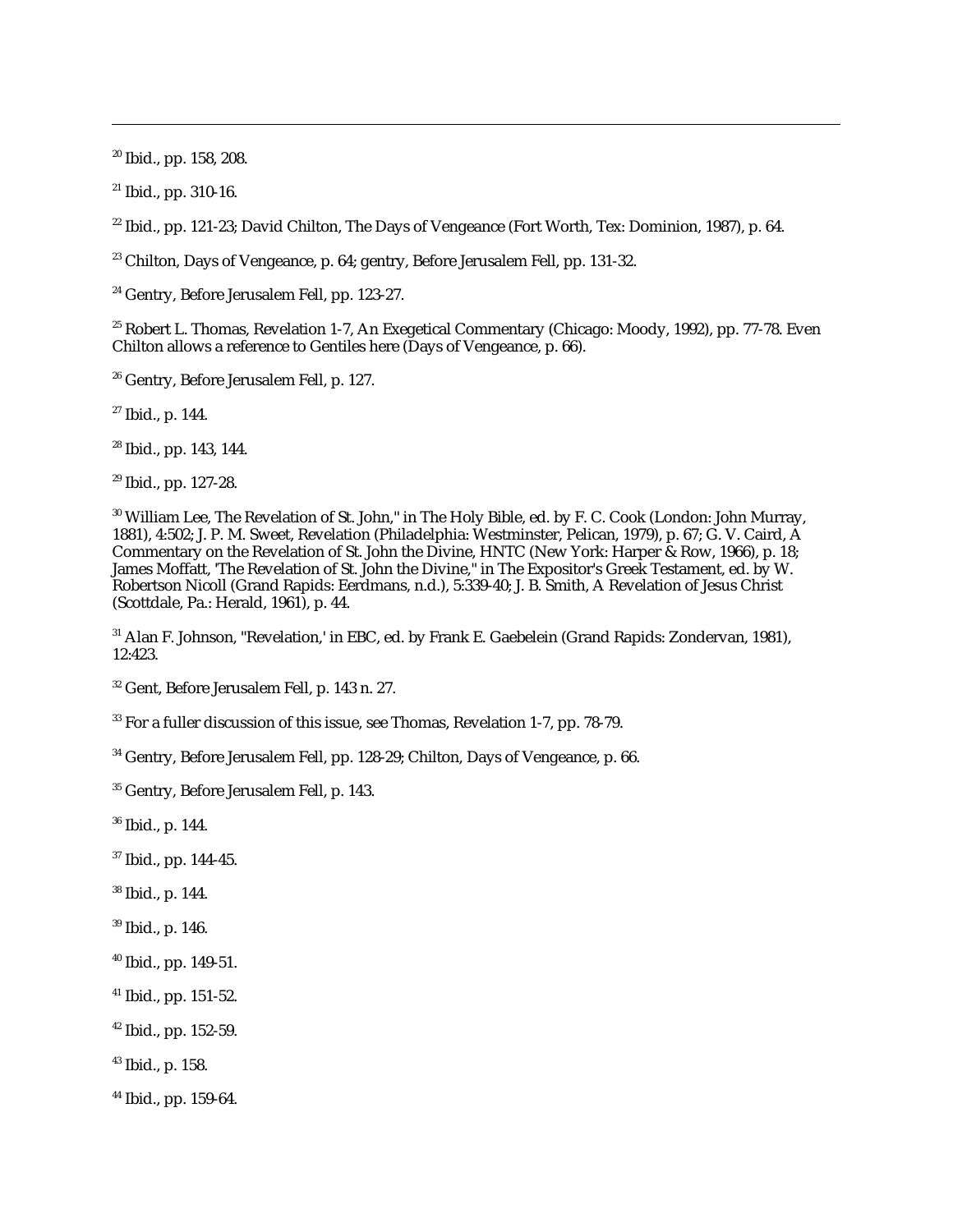45 Lee, "Revelation," 4:744; Johnson, "Revelation," 12:558.

46 George E. Ladd, A Commentary on the Revelation of John (Grand Rapids: Eerdmans, 1972), p. 227.

47 Martin Kiddle, The Revelation of St. John (New York: Harper, 1940), p. 349.

48 Ladd, Revelation, p. 228.

49Gentry, Before Jerusalem Fell, pp. 240-41 n. 26.

 $50$  Ibid.

 $\overline{a}$ 

 $51$  Ibid.

52 Lee, "Revelation," 4:744.

53 Gentry, Before Jerusalem Fell, pp. 163-64, 310-16.

54 Ibid., pp. 154-58.

55 Collier's Encyclopedia, 20:180, 190.

 $^{56}$  Gentry, Before Jerusalem Fell, p. 198. "Fanciful" is the best term for describing some of Gentry's hermeneutical methodology to prove that 666 refers to Nero. He concludes that the beast who is Nero, like Satan himself, is a serpent because in English and in Greek (*chxs*) pronunciation of the number "sounds hauntingly like a serpent's chilling hiss" (p. 215). He adds that the middle number-letter even has the appearance of a writhing serpent: E (X) (ibid.). Another means of identifying Nero as the beast is his red beard that matches the color of the beast (17:3) (p. 217).

57 Ibid., pp. 165-69.

58 Ibid., pp. 169-74.

59 Ibid., pp. 174-75.

 $b$ idl $b$ <sup>60</sup>

61 Ibid.., pp. 169-70.

62 Ibid.., p. 174.

63 Ibid.., pp. 181-92.

64 Ibid.., pp. 182-83.

65 J A. Seiss, The Apocalypse, 3 vols. (New York: Charles C. Cook, 1909), 2:159; Ladd, Revelation p. 152.

66 Henry Alford, The Greek Testament, 4 vols. (London: Longmans, Green, 1903), 4:657.

67 Gentry, Before Jerusalem Fell, pp. 133-37.

68 Ibid., pp. 142-43.

69 Ibid., p. 144.

70 Ibid., p. 336.